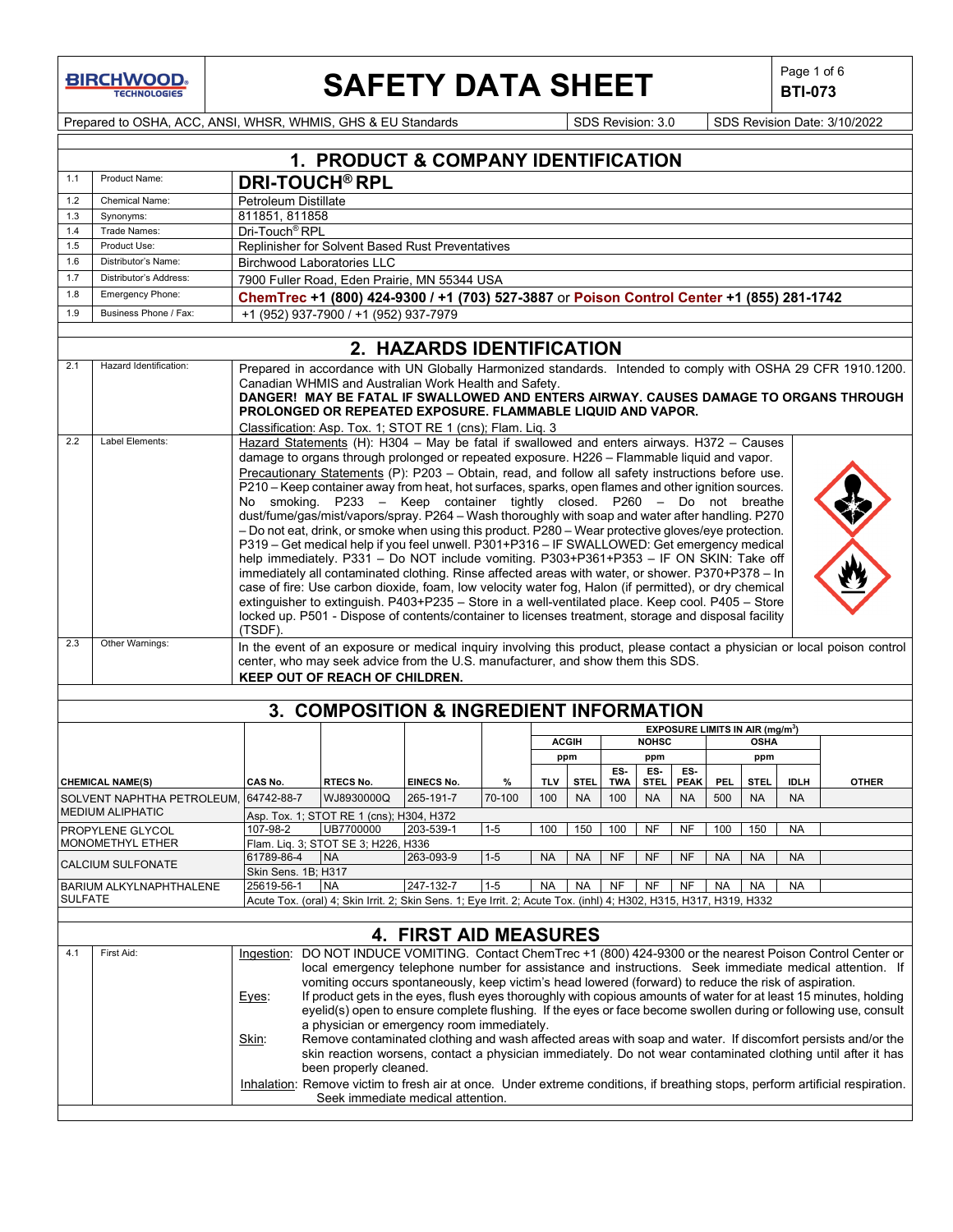**BIRCHWOOD** 

 $\overline{\phantom{a}}$ 

# **SAFETY DATA SHEET**  $\left|\begin{array}{c} \text{Page 2 of 6} \\ \text{BTI-073} \end{array}\right|$

**BTI-073**

Prepared to OSHA, ACC, ANSI, WHSR, WHMIS, GHS & EU Standards Superiority SDS Revision: 3.0 SDS Revision Date: 3/10/2022

|     |                                                                                                                                                                                                                                                                                                                                | 4. FIRST AID MEASURES - cont'd                                                                                                                                                                                                                                                                                                                                                                                                                                                                                                                                                                                                                                                                                                                                                                                                                                                                                                                                                                                                                                                                                                                   |                                                                                                                                                                                                                                                                                                                                                  |                   |                      |                     |                        |             |                   |                   |              |
|-----|--------------------------------------------------------------------------------------------------------------------------------------------------------------------------------------------------------------------------------------------------------------------------------------------------------------------------------|--------------------------------------------------------------------------------------------------------------------------------------------------------------------------------------------------------------------------------------------------------------------------------------------------------------------------------------------------------------------------------------------------------------------------------------------------------------------------------------------------------------------------------------------------------------------------------------------------------------------------------------------------------------------------------------------------------------------------------------------------------------------------------------------------------------------------------------------------------------------------------------------------------------------------------------------------------------------------------------------------------------------------------------------------------------------------------------------------------------------------------------------------|--------------------------------------------------------------------------------------------------------------------------------------------------------------------------------------------------------------------------------------------------------------------------------------------------------------------------------------------------|-------------------|----------------------|---------------------|------------------------|-------------|-------------------|-------------------|--------------|
| 4.2 | Effects of Exposure:                                                                                                                                                                                                                                                                                                           | Eyes:<br>Skin:<br>Ingestion:<br>Inhalation:                                                                                                                                                                                                                                                                                                                                                                                                                                                                                                                                                                                                                                                                                                                                                                                                                                                                                                                                                                                                                                                                                                      | Irritation upon direct contact.<br>Irritation and possible dermatitis.<br>Irritation to the gastrointestinal tract. Aspiration of mineral oil into the lungs can cause chemical pneumonia.<br>Inhalation of high vapor concentrations may cause central nervous system effects, and symptoms such as<br>headache, dizziness, and disorientation. |                   |                      |                     |                        |             |                   |                   |              |
| 4.3 | Symptoms of Overexposure:                                                                                                                                                                                                                                                                                                      | Redness, burning, irritation, and swelling around eyes.<br>Eyes:<br>Skin:<br>Redness, burning, itching, rash, and scaling of the skin (dermatitis).<br>Nausea, vomiting, severe abdominal pain.<br>Ingestion:<br>Inhalation:<br>Coughing, wheezing, swelling of throat, irritation in mucous membranes, difficulty breathing.                                                                                                                                                                                                                                                                                                                                                                                                                                                                                                                                                                                                                                                                                                                                                                                                                    |                                                                                                                                                                                                                                                                                                                                                  |                   |                      |                     |                        |             |                   |                   |              |
| 4.4 | Acute Health Effects:                                                                                                                                                                                                                                                                                                          | May be fatal if swallowed and enters airways. May cause an allergic skin reaction. May be harmful if swallowed. Breathing<br>of high vapor concentrations may cause headaches, stupor, irritation of throat and eyes, and kidney effects.                                                                                                                                                                                                                                                                                                                                                                                                                                                                                                                                                                                                                                                                                                                                                                                                                                                                                                        |                                                                                                                                                                                                                                                                                                                                                  |                   |                      |                     |                        |             |                   |                   |              |
| 4.5 | Chronic Health Effects:                                                                                                                                                                                                                                                                                                        | May damage the nervous system, kidney and/or liver.                                                                                                                                                                                                                                                                                                                                                                                                                                                                                                                                                                                                                                                                                                                                                                                                                                                                                                                                                                                                                                                                                              |                                                                                                                                                                                                                                                                                                                                                  |                   |                      |                     |                        |             |                   |                   |              |
| 4.7 | Eyes, Skin, Lungs.<br>4.6<br>Target Organs:<br><b>Medical Conditions</b>                                                                                                                                                                                                                                                       |                                                                                                                                                                                                                                                                                                                                                                                                                                                                                                                                                                                                                                                                                                                                                                                                                                                                                                                                                                                                                                                                                                                                                  |                                                                                                                                                                                                                                                                                                                                                  |                   |                      |                     |                        |             |                   |                   |              |
|     | Aggravated by Exposure:                                                                                                                                                                                                                                                                                                        | Persons with pre-existing central nervous system (CNS) disease,<br><b>HEALTH</b><br>neurological conditions, skin disorders, chronic respiratory diseases,<br><b>FLAMMABILITY</b><br>or impaired liver or kidney function should avoid exposure.<br><b>PHYSICAL HAZARDS</b>                                                                                                                                                                                                                                                                                                                                                                                                                                                                                                                                                                                                                                                                                                                                                                                                                                                                      |                                                                                                                                                                                                                                                                                                                                                  |                   |                      |                     | 1<br>$\mathbf{2}$<br>0 |             |                   |                   |              |
|     |                                                                                                                                                                                                                                                                                                                                |                                                                                                                                                                                                                                                                                                                                                                                                                                                                                                                                                                                                                                                                                                                                                                                                                                                                                                                                                                                                                                                                                                                                                  |                                                                                                                                                                                                                                                                                                                                                  |                   |                      |                     | PROTECTIVE EQUIPMENT   |             |                   |                   | B            |
|     |                                                                                                                                                                                                                                                                                                                                |                                                                                                                                                                                                                                                                                                                                                                                                                                                                                                                                                                                                                                                                                                                                                                                                                                                                                                                                                                                                                                                                                                                                                  |                                                                                                                                                                                                                                                                                                                                                  |                   |                      |                     | <b>EYES</b>            | <b>SKIN</b> |                   |                   |              |
|     |                                                                                                                                                                                                                                                                                                                                |                                                                                                                                                                                                                                                                                                                                                                                                                                                                                                                                                                                                                                                                                                                                                                                                                                                                                                                                                                                                                                                                                                                                                  |                                                                                                                                                                                                                                                                                                                                                  |                   |                      |                     |                        |             |                   |                   |              |
|     |                                                                                                                                                                                                                                                                                                                                | <b>5. FIREFIGHTING MEASURES</b>                                                                                                                                                                                                                                                                                                                                                                                                                                                                                                                                                                                                                                                                                                                                                                                                                                                                                                                                                                                                                                                                                                                  |                                                                                                                                                                                                                                                                                                                                                  |                   |                      |                     |                        |             |                   |                   |              |
| 5.1 | Fire & Explosion Hazards:                                                                                                                                                                                                                                                                                                      | WARNING! Flammable liquid and vapor. High heat will cause product to boil, evolving vapor that<br>could cause explosive rupture of closed containers. Avoid all ignition sources such as sparks, heat<br>and open flames. Product or residue can ignite explosively.                                                                                                                                                                                                                                                                                                                                                                                                                                                                                                                                                                                                                                                                                                                                                                                                                                                                             |                                                                                                                                                                                                                                                                                                                                                  |                   |                      |                     |                        |             |                   |                   |              |
| 5.2 | <b>Extinguishing Methods:</b>                                                                                                                                                                                                                                                                                                  | Carbon dioxide, foam, low velocity water fog, Halon (if permitted), dry chemical extinguisher.                                                                                                                                                                                                                                                                                                                                                                                                                                                                                                                                                                                                                                                                                                                                                                                                                                                                                                                                                                                                                                                   |                                                                                                                                                                                                                                                                                                                                                  |                   |                      |                     |                        |             |                   |                   |              |
| 5.3 | <b>Firefighting Procedures:</b>                                                                                                                                                                                                                                                                                                | As with any fire, firefighters should wear appropriate protective equipment including a MSHA/NIOSH<br>approved or equivalent self-contained breathing apparatus (SCBA) and protective clothing. Treat as<br>hot oil. Hazardous decomposition products may be released. Thermal degradation may produce<br>oxides of carbon, and/or nitrogen, hydrocarbons and/or derivatives. Fire should be fought from a<br>safe distance. Keep containers cool until well after the fire is out. Use water spray to cool fire-<br>exposed surfaces and to protect personal. Fight fire upwind. Prevent runoff from fire control or<br>dilution from entering sewers, drains, drinking water supply, or any natural waterway.                                                                                                                                                                                                                                                                                                                                                                                                                                  |                                                                                                                                                                                                                                                                                                                                                  |                   |                      |                     |                        |             |                   |                   |              |
|     |                                                                                                                                                                                                                                                                                                                                | <b>6. ACCIDENTAL RELEASE MEASURES</b>                                                                                                                                                                                                                                                                                                                                                                                                                                                                                                                                                                                                                                                                                                                                                                                                                                                                                                                                                                                                                                                                                                            |                                                                                                                                                                                                                                                                                                                                                  |                   |                      |                     |                        |             |                   |                   |              |
| 6.1 | Spills:                                                                                                                                                                                                                                                                                                                        | Before cleaning any spill or leak, individuals involved in spill cleanup must wear appropriate Personal Protective Equipment<br>(PPE). Use safety glasses or safety goggles and face shield; use gloves and other protective clothing (e.g., apron, boots,<br>etc.) to prevent skin contact.<br>Small Spills: Wear appropriate protective equipment including gloves and protective eyewear. Use a non-combustible,<br>inert material such as vermiculite or sand to soak up the product and place into a container for later disposal.<br>Large Spills: Keep incompatible materials (e.g., organics such as oil) away from spill. Stay upwind and away from spill or<br>release. Isolate immediate hazard area and keep unauthorized personnel out of area. Stop spill or release if it can be<br>done with minimal risk. Use ONLY non-sparking tools. Wear appropriate protective equipment including respiratory<br>protection as conditions warrant. Recover as much free liquid as possible and collect in acid-resistant container. Use<br>absorbent to pick up residue. Avoid discharging liquid directly into a sewer or surface waters. |                                                                                                                                                                                                                                                                                                                                                  |                   |                      |                     |                        |             |                   |                   |              |
|     |                                                                                                                                                                                                                                                                                                                                |                                                                                                                                                                                                                                                                                                                                                                                                                                                                                                                                                                                                                                                                                                                                                                                                                                                                                                                                                                                                                                                                                                                                                  |                                                                                                                                                                                                                                                                                                                                                  |                   |                      |                     |                        |             |                   |                   |              |
| 7.1 |                                                                                                                                                                                                                                                                                                                                | 7. HANDLING & STORAGE INFORMATION                                                                                                                                                                                                                                                                                                                                                                                                                                                                                                                                                                                                                                                                                                                                                                                                                                                                                                                                                                                                                                                                                                                |                                                                                                                                                                                                                                                                                                                                                  |                   |                      |                     |                        |             |                   |                   |              |
|     | Work & Hygiene Practices:                                                                                                                                                                                                                                                                                                      | Avoid breathing mists or spray. Avoid eye and skin contact. Wear protective equipment when handling product. Keep out<br>of the reach of children. Do not eat, drink or smoke when handling this product. Wash thoroughly after handling. Do not<br>expose to heat and flame. Use only in ventilated areas. Immediately clean-up and decontaminate any spills or residues.                                                                                                                                                                                                                                                                                                                                                                                                                                                                                                                                                                                                                                                                                                                                                                       |                                                                                                                                                                                                                                                                                                                                                  |                   |                      |                     |                        |             |                   |                   |              |
| 7.2 | Storage & Handling:                                                                                                                                                                                                                                                                                                            | Use and store in a cool, dry, well-ventilated location (e.g., local exhaust ventilation, fans) away from heat and direct<br>sunlight. Store in closed containers. Avoid temperatures above 40°C (120°F). Keep away from incompatible substances<br>(see Section 10). Protect containers from physical damage.                                                                                                                                                                                                                                                                                                                                                                                                                                                                                                                                                                                                                                                                                                                                                                                                                                    |                                                                                                                                                                                                                                                                                                                                                  |                   |                      |                     |                        |             |                   |                   |              |
| 7.3 | <b>Special Precautions:</b>                                                                                                                                                                                                                                                                                                    | Empty containers may retain hazardous product residues.                                                                                                                                                                                                                                                                                                                                                                                                                                                                                                                                                                                                                                                                                                                                                                                                                                                                                                                                                                                                                                                                                          |                                                                                                                                                                                                                                                                                                                                                  |                   |                      |                     |                        |             |                   |                   |              |
|     |                                                                                                                                                                                                                                                                                                                                |                                                                                                                                                                                                                                                                                                                                                                                                                                                                                                                                                                                                                                                                                                                                                                                                                                                                                                                                                                                                                                                                                                                                                  |                                                                                                                                                                                                                                                                                                                                                  |                   |                      |                     |                        |             |                   |                   |              |
|     |                                                                                                                                                                                                                                                                                                                                | 8. EXPOSURE CONTROLS & PERSONAL PROTECTION                                                                                                                                                                                                                                                                                                                                                                                                                                                                                                                                                                                                                                                                                                                                                                                                                                                                                                                                                                                                                                                                                                       |                                                                                                                                                                                                                                                                                                                                                  |                   |                      |                     |                        |             |                   |                   |              |
| 8.1 | Exposure Limits:<br>ppm $(mg/m3)$                                                                                                                                                                                                                                                                                              |                                                                                                                                                                                                                                                                                                                                                                                                                                                                                                                                                                                                                                                                                                                                                                                                                                                                                                                                                                                                                                                                                                                                                  |                                                                                                                                                                                                                                                                                                                                                  | <b>ACGIH</b>      |                      | <b>NOHSC</b><br>ES- |                        |             | <b>OSHA</b>       |                   | <b>OTHER</b> |
|     |                                                                                                                                                                                                                                                                                                                                | <b>CHEMICAL NAME(S)</b><br>SOLVENT NAPHTHA PETROLEUM,                                                                                                                                                                                                                                                                                                                                                                                                                                                                                                                                                                                                                                                                                                                                                                                                                                                                                                                                                                                                                                                                                            | <b>TLV</b><br>100                                                                                                                                                                                                                                                                                                                                | <b>STEL</b><br>NA | <b>ES-TWA</b><br>100 | <b>STEL</b><br>NA   | <b>ES-PEAK</b>         | PEL.<br>500 | <b>STEL</b><br>NA | <b>IDLH</b><br>NA |              |
|     |                                                                                                                                                                                                                                                                                                                                | MEDIUM ALIPHATIC<br>PROPYLENE GLYCOL                                                                                                                                                                                                                                                                                                                                                                                                                                                                                                                                                                                                                                                                                                                                                                                                                                                                                                                                                                                                                                                                                                             | 100                                                                                                                                                                                                                                                                                                                                              | 150               | 100                  | NF                  | <b>NA</b><br><b>NF</b> | 100         | 150               | NA                |              |
| 8.2 | MONOMETHYL ETHER<br>Ventilation & Engineering<br>Use local or general exhaust ventilation to effectively remove and prevent buildup of vapors or mist generated from the<br>Controls:<br>handling of this product. Ensure appropriate decontamination equipment is available (e.g., sink, safety shower, eye-wash<br>station). |                                                                                                                                                                                                                                                                                                                                                                                                                                                                                                                                                                                                                                                                                                                                                                                                                                                                                                                                                                                                                                                                                                                                                  |                                                                                                                                                                                                                                                                                                                                                  |                   |                      |                     |                        |             |                   |                   |              |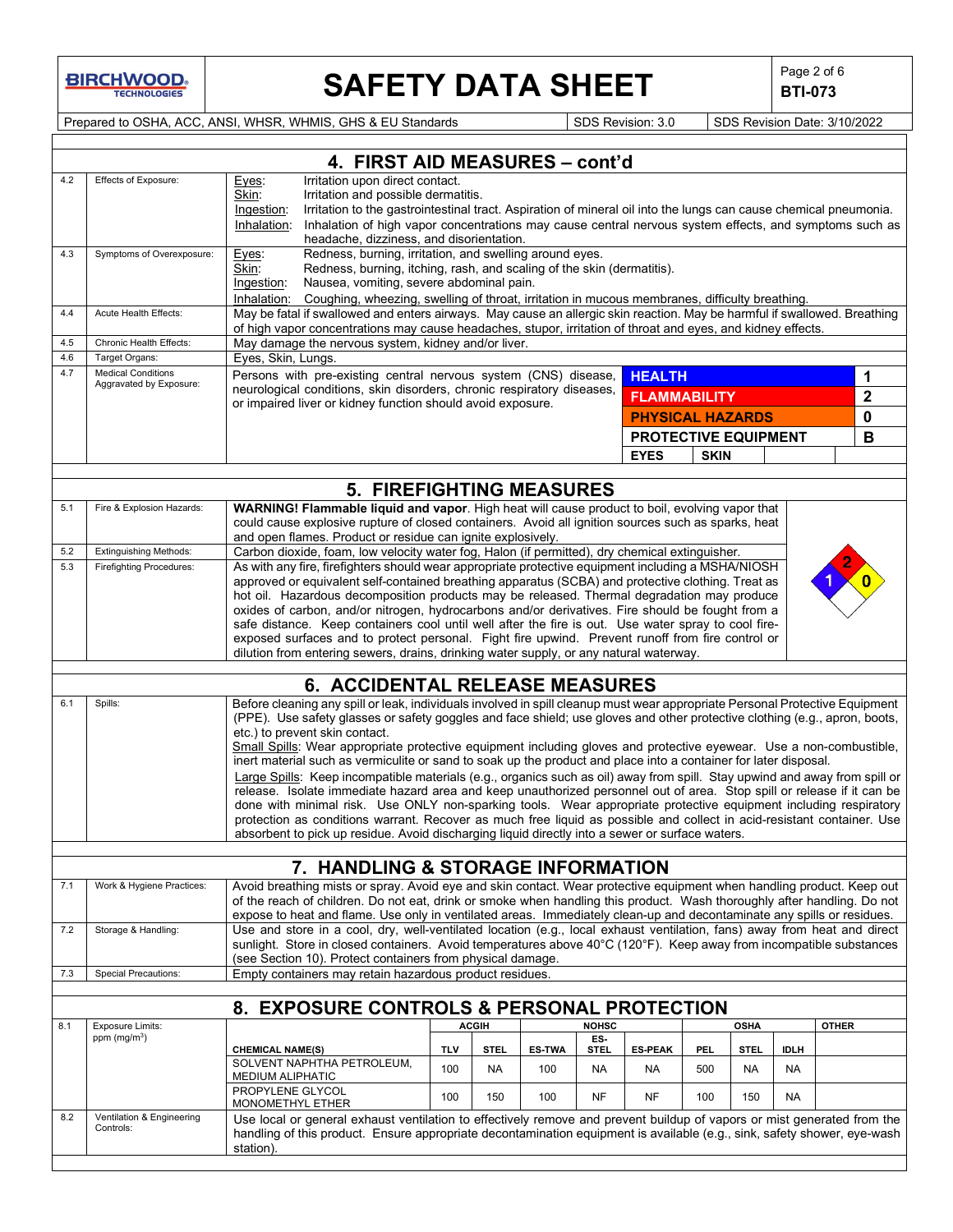

# **SAFETY DATA SHEET**  $\begin{array}{c} \n\big| \text{Page 3 of 6} \\
\text{BTL-073}\n\end{array}$

**BTI-073**

12.3 Effects on Aquatic Life: | There are no specific data available for this product.

Prepared to OSHA, ACC, ANSI, WHSR, WHMIS, GHS & EU Standards SDS Revision: 3.0 SDS Revision Date: 3/10/2022 **8. EXPOSURE CONTROLS & PERSONAL PROTECTION – cont'd** 8.3 Respiratory Protection: | In instances where vapors or sprays of this product are generated, and respiratory protection is needed, use only protection authorized by 29 CFR §1910.134, applicable U.S. State regulations, or the Canadian CAS Standard Z94.4-93 and applicable standards of Canadian Provinces, EC member States, or Australia. 8.4 Eye Protection: Safety glasses with side shields must be used when handling or using this product. A protective face shield is also recommended. 8.5 | Hand Protection: Wear protective, chemical-resistant gloves (e.g., neoprene) when using or handling this product. 8.6 Body Protection: Not required under normal conditions of use. A chemical resistant apron and/or protective clothing are recommended when handling or using large quantities (e.g., > 5 gallons (18.9 L)) of this product. **9. PHYSICAL & CHEMICAL PROPERTIES** 9.1 Appearance: **Pale brown, clear liquid** 9.2 Odor: Kerosene odor<br>
9.3 Odor Threshold: NA 9.3 Odor Threshold: NA<br>9.4 pH: NA 9.4 pH: NA 9.5 Melting Point/Freezing Point:  $-55\degree C (-67\degree F) -$  Solvent Naphtha<br>9.6 Initial Bolling Point/Bolling  $\geq 4.49.0\degree C (\geq 200\degree F)$ Initial Boiling Point/Boiling<br>Range:  $> 148.9 °C (> 300 °F)$ 9.7 **Flashpoint:** 41.7 °C (107 °F) 9.8 Upper/Lower Flammability Upper/Lower Flammability LEL: 1.0 %; UEL: 6.0 %<br>
Limits: 0.0 % Vapor Pressure: 0.13 mmHg @ 68 °F / 2 9.9 Vapor Pressure: 0.13 mmHg @ 68 °F / 20 °C – Solvent Naphtha 9.10 | Vapor Density: | > 1.0 (air = 1.0)

| 9.10 | Vapor Density:                        | $> 1.0$ (air = 1.0)                                                                                                                                                    |  |  |  |  |
|------|---------------------------------------|------------------------------------------------------------------------------------------------------------------------------------------------------------------------|--|--|--|--|
| 9.11 | Relative Density:                     | 0.777                                                                                                                                                                  |  |  |  |  |
| 9.12 | Solubility:                           | Immiscible (water)                                                                                                                                                     |  |  |  |  |
| 9.13 | Partition Coefficient (log Pow):      | NA                                                                                                                                                                     |  |  |  |  |
| 9.14 | Autoignition Temperature:             | 316 °C (600 °F) - Solvent Naphtha                                                                                                                                      |  |  |  |  |
| 9.15 | Decomposition Temperature:            | NA                                                                                                                                                                     |  |  |  |  |
| 9.16 | Viscosity:                            | <b>NA</b>                                                                                                                                                              |  |  |  |  |
| 9.17 | Other Information:                    | Evaporation Rate: $< 1.0$ (ethyl ether = 1.0); VOC: $> 90\%$ v/v                                                                                                       |  |  |  |  |
|      |                                       |                                                                                                                                                                        |  |  |  |  |
|      | <b>10. STABILITY &amp; REACTIVITY</b> |                                                                                                                                                                        |  |  |  |  |
| 10.1 | Stability:                            | Stable under normal storage and use conditions.                                                                                                                        |  |  |  |  |
| 10.2 | Hazardous Decomposition<br>Products:  | Reaction with strong reducing agents and oxidizer can create a fire. Thermal decomposition may produce carbon and<br>nitrogen oxides, hydrocarbons and/or derivatives. |  |  |  |  |
| 10.3 | Hazardous Polymerization:             | Will not occur.                                                                                                                                                        |  |  |  |  |
| 10.4 | Conditions to Avoid:                  | Excessive heat and incompatible materials.                                                                                                                             |  |  |  |  |
| 10.5 | Incompatible Substances:              | Strong reducing agents, acids, alkalis, oxidizing agents.                                                                                                              |  |  |  |  |
|      |                                       |                                                                                                                                                                        |  |  |  |  |
|      |                                       | <b>TAVICAL ACICAL</b><br><b>INICODMATION</b><br>4 A                                                                                                                    |  |  |  |  |

|      |                                     | <b>11. TOXICOLOGICAL INFORMATION</b>                                                                                                                                           |                                                                      |            |                         |  |  |  |
|------|-------------------------------------|--------------------------------------------------------------------------------------------------------------------------------------------------------------------------------|----------------------------------------------------------------------|------------|-------------------------|--|--|--|
| 11.1 | Routes of Entry:                    | Inhalation:<br><b>YES</b>                                                                                                                                                      | Absorption:                                                          | <b>YES</b> | Ingestion:<br><b>NO</b> |  |  |  |
| 11.2 | <b>Toxicity Data:</b>               | Solvent Naphtha (petroleum), Medium Aliphatic: LD50 (oral, rat) > 5,000 mg/kg; Propylene Glycol Monomethyl Ether: LD <sub>50</sub><br>(oral, rat) = $5,660$ mg/kg              |                                                                      |            |                         |  |  |  |
| 11.3 | Acute Toxicity:                     | See Section 4.4                                                                                                                                                                |                                                                      |            |                         |  |  |  |
| 11.4 | Chronic Toxicity:                   | See Section 4.5                                                                                                                                                                |                                                                      |            |                         |  |  |  |
| 11.5 | Suspected Carcinogen:               | This product does not contain any chemicals known to the State of California to cause cancer or other reproductive harm.<br>For more information go to www.P65Warnings.ca.gov. |                                                                      |            |                         |  |  |  |
| 11.6 | Reproductive Toxicity:              | This product is not reported to cause reproductive toxicity in humans.                                                                                                         |                                                                      |            |                         |  |  |  |
|      | Mutagenicity:                       | This product is not reported to produce mutagenic effects in humans.                                                                                                           |                                                                      |            |                         |  |  |  |
|      | Embryotoxicity:                     | This product is not reported to produce embryotoxic effects in humans.                                                                                                         |                                                                      |            |                         |  |  |  |
|      | Teratogenicity:                     |                                                                                                                                                                                | This product is not reported to cause teratogenic effects in humans. |            |                         |  |  |  |
|      | Reproductive Toxicity:              | This product is not reported to cause reproductive effects in humans.                                                                                                          |                                                                      |            |                         |  |  |  |
| 11.7 | Irritancy of Product:               | See Section 4.2                                                                                                                                                                |                                                                      |            |                         |  |  |  |
| 11.8 | <b>Biological Exposure Indices:</b> | <b>NE</b>                                                                                                                                                                      |                                                                      |            |                         |  |  |  |
| 11.9 | Physician Recommendations:          | Treat symptomatically.                                                                                                                                                         |                                                                      |            |                         |  |  |  |
|      |                                     |                                                                                                                                                                                |                                                                      |            |                         |  |  |  |
|      |                                     | <b>12. ECOLOGICAL INFORMATION</b>                                                                                                                                              |                                                                      |            |                         |  |  |  |
| 12.1 | Environmental Stability:            | This product is expected to have a low potential to degrade and thus is expected to persist in the environment. $\square$ Do not                                               |                                                                      |            |                         |  |  |  |
|      |                                     | allow to enter into soil/subsoil. If product enters soil, it will be mobile and may contaminate groundwater.                                                                   |                                                                      |            |                         |  |  |  |
| 12.2 | Effects on Plants & Animals:        | There are no specific data available for this product.                                                                                                                         |                                                                      |            |                         |  |  |  |
| 12.3 | Effects on Aquatic Life:            | There are no specific data available for this product                                                                                                                          |                                                                      |            |                         |  |  |  |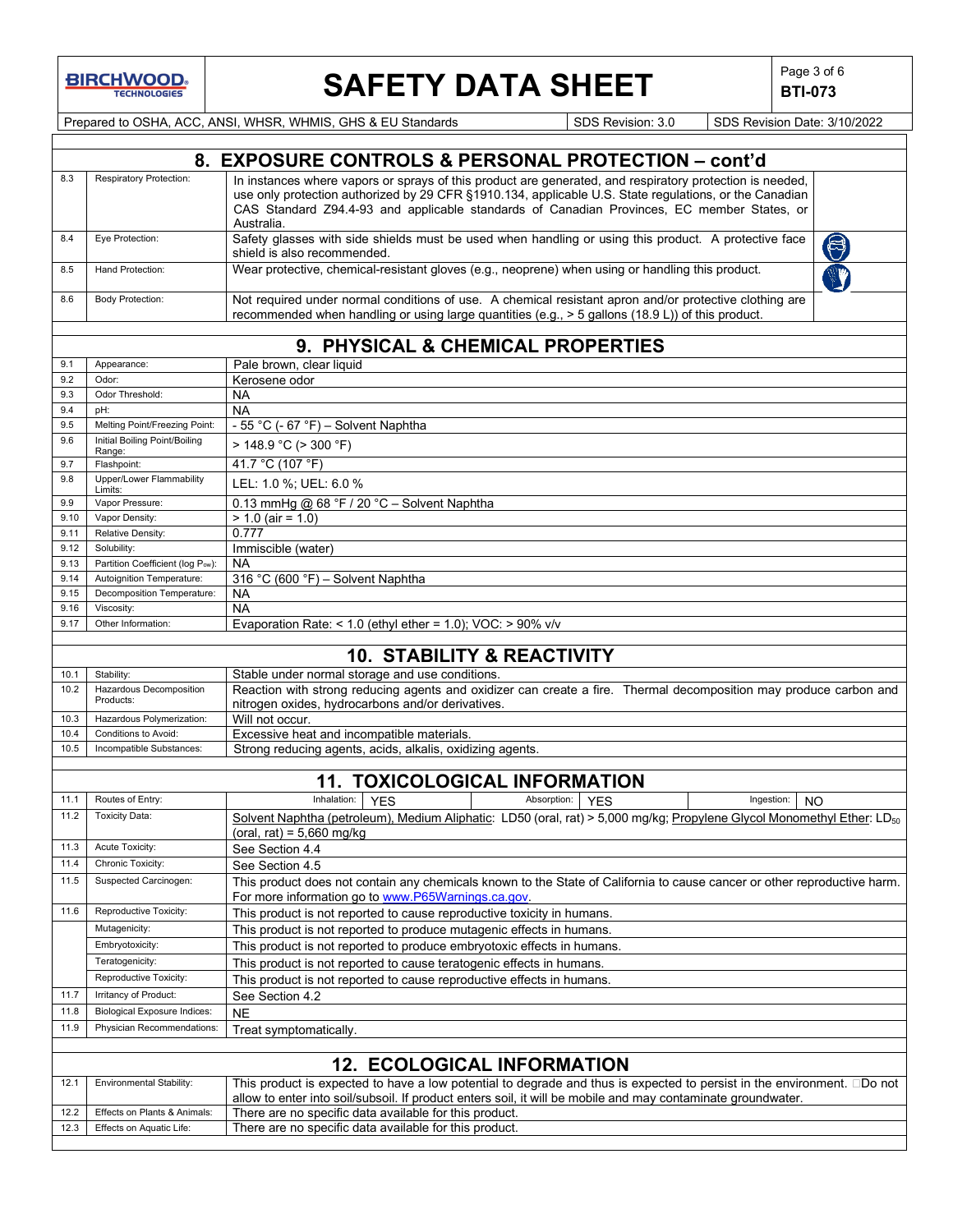

# **SAFETY DATA SHEET**  $\left|\begin{array}{cc} \text{Page 4 of 6} \\ \text{BTI-073} \end{array}\right|$

**BTI-073**

Prepared to OSHA, ACC, ANSI, WHSR, WHMIS, GHS & EU Standards SDS Revision: 3.0 SDS Revision Date: 3/10/2022

|      | <b>13. DISPOSAL CONSIDERATIONS</b> |                                                                                                                                                                                                                                                                                                                                                                                                                                                                              |  |  |  |  |
|------|------------------------------------|------------------------------------------------------------------------------------------------------------------------------------------------------------------------------------------------------------------------------------------------------------------------------------------------------------------------------------------------------------------------------------------------------------------------------------------------------------------------------|--|--|--|--|
|      | Waste Disposal:                    | Review current local, state and federal laws, codes, statutes and regulations to determine current status and appropriate<br>disposal method for the ingredients listed in Section 2. Any disposal practice must be in compliance with local, state, and<br>federal laws and regulations. Contact the appropriate agency for specific information. Treatment, transport, storage and<br>disposal of hazardous waste must be provided by a licensed facility or waste hauler. |  |  |  |  |
| 13.2 | <b>Special Considerations:</b>     | U.S. EPA Hazardous Waste Number D001 (Ignitability). If incinerated, the resulting ash will contain extractable barium. A<br>waste with extractable barium of 100 ppm or greater is assigned EPA Hazardous Waste Number D005 (Toxicity<br>Characteristic - Barium).                                                                                                                                                                                                          |  |  |  |  |

## **14. TRANSPORTATION INFORMATION**

The basic description (ID Number, proper shipping name, hazard class & division, packing group) is shown for each mode of transportation. Additional descriptive information may be required by 49 CFR, IATA/ICAO, IMDG and the CTDGR.

| 14.1 | 49 CFR (GND):        | NOT REGULATED PER 49 CFR 173.150(f)(2) - NON-BULK PKG VOL $\leq$ 119 U.S. GLS (119 L) | $\frac{1}{\sqrt{2}}$ |
|------|----------------------|---------------------------------------------------------------------------------------|----------------------|
|      |                      | UN1993, FLAMMABLE LIQUIDS, N.O.S. (SOLVENT NAPHTHA), 3, III (LTD QTY, IP VOL ≤ 5.0 L) |                      |
| 14.2 | IATA (AIR):          | ID8000, CONSUMER COMMODITY, 9 (IP VOL $\leq$ 0.5 L)                                   | $\frac{B}{\sqrt{2}}$ |
|      |                      | UN1993, FLAMMABLE LIQUIDS, N.O.S. (SOLVENT NAPHTHA), 3, III (LTD QTY, IP VOL ≤ 1.0 L) |                      |
| 14.3 | IMDG (OCN):          | UN1993, FLAMMABLE LIQUIDS, N.O.S. (SOLVENT NAPHTHA), 3, III (LTD QTY, IP VOL ≤ 5.0 L) | $\frac{B}{B}$        |
|      |                      |                                                                                       |                      |
| 14.4 | TDGR (Canadian GND): | UN1993, FLAMMABLE LIQUIDS, N.O.S. (SOLVENT NAPHTHA), 3, III (LTD QTY, IP VOL ≤ 5.0 L) | $\frac{d}{dx}$       |
|      |                      |                                                                                       |                      |
| 14.5 | ADR/RID (EU):        | UN1993, FLAMMABLE LIQUIDS, N.O.S. (SOLVENT NAPHTHA), 3, III (LTD QTY, IP VOL ≤ 5.0 L) | $\rightarrow$        |
|      |                      |                                                                                       |                      |
| 14.6 | SCT (MEXICO):        | UN1993, LIQUIDOS INFLAMMABLES, N.E.P. (NAFTA SOLVENTE), 3, III                        | $\frac{B}{2}$        |
|      |                      | (CANT. LTDA., IP VOL $\leq$ 5.0 L)                                                    |                      |
| 14.7 | ADGR (AUS):          | UN1993, FLAMMABLE LIQUIDS, N.O.S. (SOLVENT NAPHTHA), 3, III (LTD QTY, IP VOL ≤ 5.0 L) | S                    |
|      |                      |                                                                                       |                      |

## **15. REGULATORY INFORMATION**

| 15.1 | <b>SARA Reporting</b><br>Requirements: | This product contains Propylene Glycol Monomethyl Ether, a substance subject to SARA Title III, Section 313 reporting<br>requirements.                                                                                                                                                                                                                                                                                                                                                                                                                                                                                                                                                                                                                                                                                                                                                                                                                                                                                                                                                                                              |
|------|----------------------------------------|-------------------------------------------------------------------------------------------------------------------------------------------------------------------------------------------------------------------------------------------------------------------------------------------------------------------------------------------------------------------------------------------------------------------------------------------------------------------------------------------------------------------------------------------------------------------------------------------------------------------------------------------------------------------------------------------------------------------------------------------------------------------------------------------------------------------------------------------------------------------------------------------------------------------------------------------------------------------------------------------------------------------------------------------------------------------------------------------------------------------------------------|
| 15.2 | <b>SARA TPQ:</b>                       | NA                                                                                                                                                                                                                                                                                                                                                                                                                                                                                                                                                                                                                                                                                                                                                                                                                                                                                                                                                                                                                                                                                                                                  |
| 15.3 | <b>TSCA Inventory Status:</b>          | The components of this product are listed on the TSCA Inventory.                                                                                                                                                                                                                                                                                                                                                                                                                                                                                                                                                                                                                                                                                                                                                                                                                                                                                                                                                                                                                                                                    |
| 15.4 | <b>CERCLA Reportable</b><br>Quantity:  | NA.                                                                                                                                                                                                                                                                                                                                                                                                                                                                                                                                                                                                                                                                                                                                                                                                                                                                                                                                                                                                                                                                                                                                 |
| 15.5 | Other Federal Requirements:            | NA                                                                                                                                                                                                                                                                                                                                                                                                                                                                                                                                                                                                                                                                                                                                                                                                                                                                                                                                                                                                                                                                                                                                  |
| 15.6 | Other Canadian Regulations:            | This product has been classified according to the hazard criteria of the HPR and the SDS contains all<br>of the information required by the HPR. The components of this product are listed on the DSL/NDSL.<br>None of the components of this product are listed on the Priorities Substances List. WHMIS Class<br>B3, D2B (Flammable, other Toxic Effects).                                                                                                                                                                                                                                                                                                                                                                                                                                                                                                                                                                                                                                                                                                                                                                        |
| 15.7 | State Regulatory Information:          | Propylene Glycol Monomethyl Ether is found on the following state criteria lists: Florida Toxic Substances List (FL),<br>Massachusetts Hazardous Substances List (MA), Minnesota Hazardous Substances List (MN), Pennsylvania Right-to-<br>Know List (PA), and Washington Permissible Exposures List (WA).<br>No other ingredients in this product, present in a concentration of 1.0% or greater, are listed on any of the following state<br>criteria lists: California Proposition 65 (CA65), Delaware Air Quality Management List (DE), Florida Toxic Substances List<br>(FL), Massachusetts Hazardous Substances List (MA), Michigan Critical Substances List (MI), Minnesota Hazardous<br>Substances List (MN), New Jersey Right-to-Know List (NJ), New York Hazardous Substances List (NY), Pennsylvania<br>Right-to-Know List (PA), Washington Permissible Exposures List (WA), Wisconsin Hazardous Substances List (WI).<br>This product does not contain any chemicals known to the State of California to cause cancer, birth defects, or other<br>reproductive harm. For more information go to www.P65Warnings.ca.gov. |
| 15.8 | Other Requirements:                    | This product is found on the following inventory lists: Australia - AICS, China – IECSC, Europe – ELINCS/EINEC, Japan<br>- ENCS: Korea - KECI: New Zealand - NZIoC: {Philippines - PICCS: USA - TSCA.                                                                                                                                                                                                                                                                                                                                                                                                                                                                                                                                                                                                                                                                                                                                                                                                                                                                                                                               |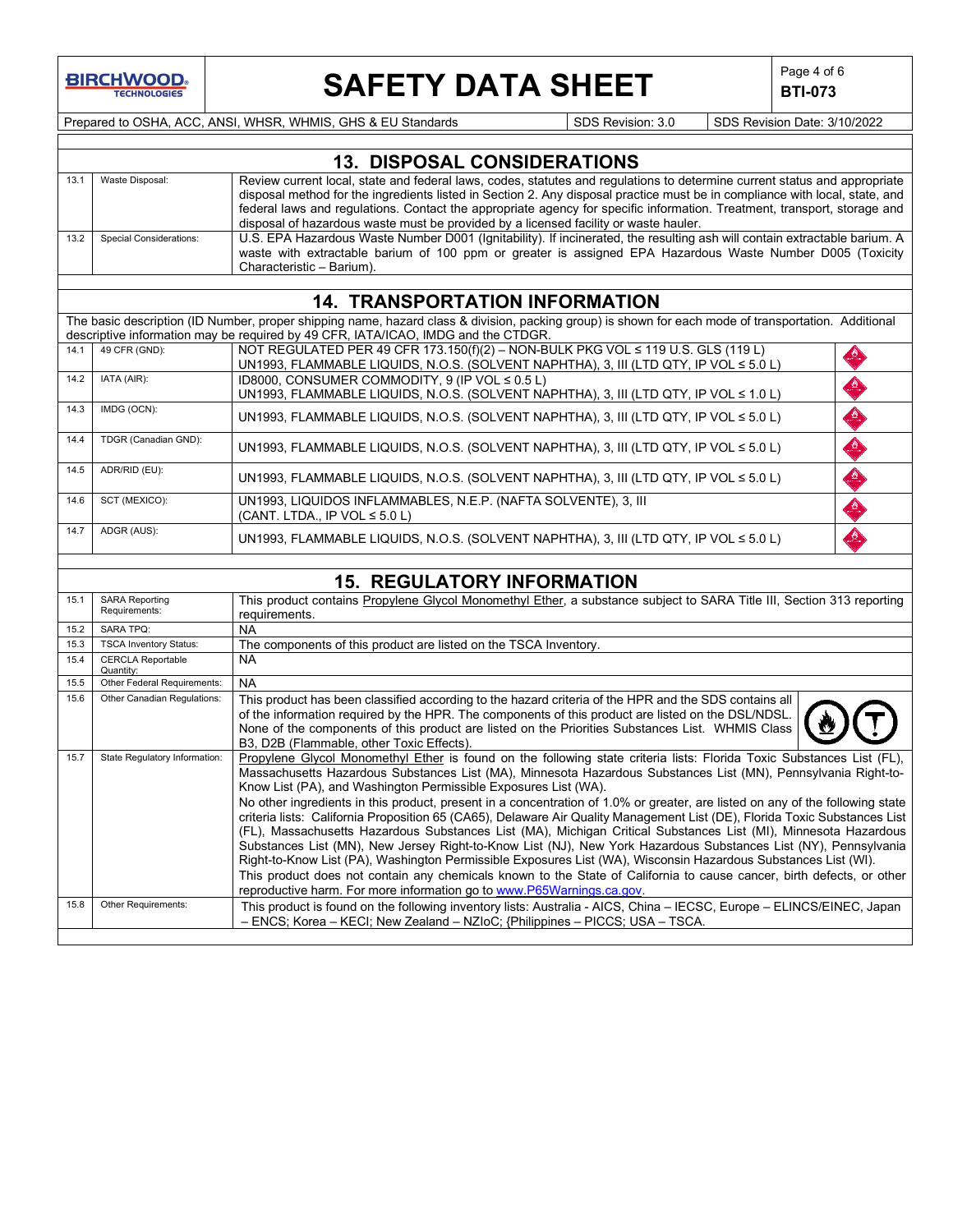**BIRCHWOOD** 

# **SAFETY DATA SHEET**  $\left|\begin{array}{cc} \text{Page 5 of 6} \\ \text{BIT-073} \end{array}\right|$

**BTI-073**

Prepared to OSHA, ACC, ANSI, WHSR, WHMIS, GHS & EU Standards SDS Revision: 3.0 SDS Revision Date: 3/10/2022

|      |                      | <b>16. OTHER INFORMATION</b>                                                                                                                                                                                                                                                                                                                                                                                                                                                                                                                                                                                                                                                                                                                                                                                                                                                                                                                                                   |                                         |  |  |  |  |
|------|----------------------|--------------------------------------------------------------------------------------------------------------------------------------------------------------------------------------------------------------------------------------------------------------------------------------------------------------------------------------------------------------------------------------------------------------------------------------------------------------------------------------------------------------------------------------------------------------------------------------------------------------------------------------------------------------------------------------------------------------------------------------------------------------------------------------------------------------------------------------------------------------------------------------------------------------------------------------------------------------------------------|-----------------------------------------|--|--|--|--|
| 16.1 | Other Information:   | DANGER! MAY BE FATAL IF SWALLOWED AND ENTERS AIRWAY. CAUSES DAMAGE TO ORGANS THROUGH<br>PROLONGED OR REPEATED EXPOSURE. FLAMMABLE LIQUID AND VAPOR. Keep container away from heat, hot<br>surfaces, sparks, open flames and other ignition sources. No smoking. Keep container tightly closed. Do not breathe<br>dust/fume/gas/mist/vapors/spray. Wash thoroughly with soap and water after handling. Do not eat, drink, or smoke when<br>using this product. Wear protective gloves/eye protection. Get medical help if you feel unwell. IF SWALLOWED: Get<br>emergency medical help immediately. Do NOT include vomiting. IF ON SKIN: Take off immediately all contaminated<br>clothing. Rinse affected areas with water, or shower. In case of fire: Use carbon dioxide, foam, low velocity water fog,<br>Halon (if permitted), or dry chemical extinguisher to extinguish. Store in a well-ventilated place. Keep cool. Store locked<br>up. KEEP OUT OF REACH OF CHILDREN. |                                         |  |  |  |  |
| 16.2 | Terms & Definitions: | See last page of this Safety Data Sheet.                                                                                                                                                                                                                                                                                                                                                                                                                                                                                                                                                                                                                                                                                                                                                                                                                                                                                                                                       |                                         |  |  |  |  |
| 16.3 | Disclaimer:          | This Safety Data Sheet is offered pursuant to OSHA's Hazard Communication Standard, 29 CFR §1910.1200. Other<br>government regulations must be reviewed for applicability to this product. To the best of ShipMate's & Birchwood<br>Technologies' knowledge, the information contained herein is reliable and accurate as of this date; however, accuracy,<br>suitability or completeness is not guaranteed and no warranties of any type, either expressed or implied, are provided.<br>The information contained herein relates only to the specific product(s). If this product(s) is combined with other materials,<br>all component properties must be considered. Data may be changed from time to time. Be sure to consult the latest<br>edition.                                                                                                                                                                                                                       |                                         |  |  |  |  |
| 16.4 | Prepared for:        | <b>Birchwood Technologies</b><br>7900 Fuller Road<br>Eden Prairie, MN 55344 USA<br>Tel: +1 (952) 937-7900<br>Fax: +1 (952) 937-7979<br>http://www.birchwoodtechnologies.com                                                                                                                                                                                                                                                                                                                                                                                                                                                                                                                                                                                                                                                                                                                                                                                                    | <b>BIRCHWOOD</b><br><b>TECHNOLOGIES</b> |  |  |  |  |
| 16.5 | Prepared by:         | ShipMate, Inc.<br>P.O. Box 787<br>Sisters, Oregon 97759-0787 USA<br>Tel: +1 (310) 370-3600<br>Fax: +1 (310) 370-5700<br>http://www.shipmate.com                                                                                                                                                                                                                                                                                                                                                                                                                                                                                                                                                                                                                                                                                                                                                                                                                                | Training & Consulting                   |  |  |  |  |